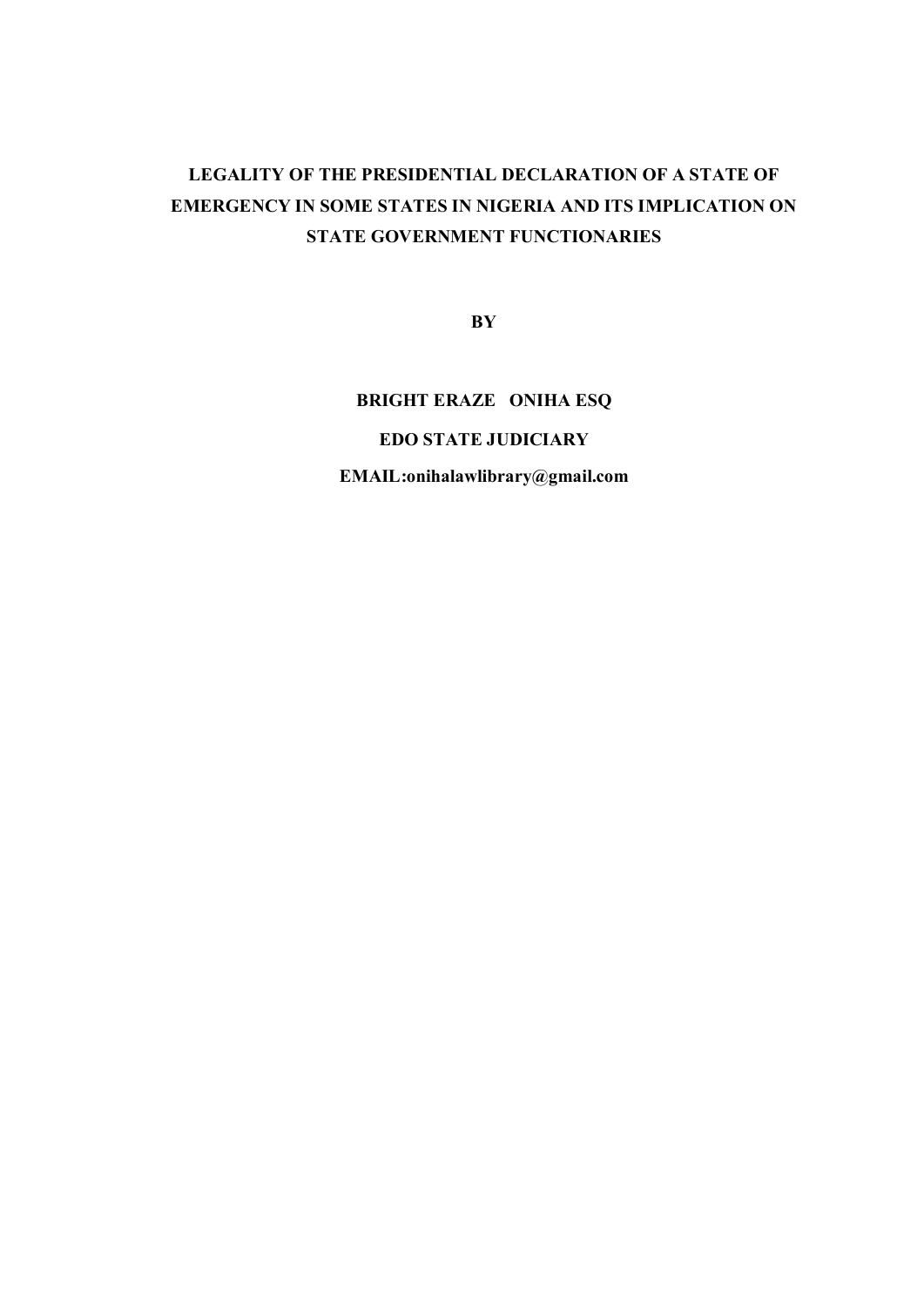#### 1.0 Introduction

On the 14<sup>th</sup> of May, 2013, President GoodluckEbelle Jonathan in a nationwide television broadcast announced the -declaration of state of emergency in three northern states of Adamawa, Borno and Yobe states following which there was an upsurge of security agents and activities in the affected states seeking to arrest the dire security situation presented in the broadcast. Ever since, there has been a deluge of legal discourse and public commentaries over the legality and constitutionality of the announcement itself, its purport, extent and implications on the continuous existence on state government functionaries i.e. the governors, and their deputies as well as the principal officers and members of the various houses of assembly of the affected states. Not a few opined that this declaration of a state of emergency by President Jonathan is a strange one. This is against the backdrop of similar declarations first in 1962 in the then Western region by the Government of Sir AbubakarTafawaBalewa and subsequent declarations of state of emergency by President OlusegunObasanjo which rather awkwardly tried to follow the precedent of the 1962 declaration in suspending and removing from office the regional and state government functionaries. President Jonathan rather remarkably departed from this precedent and left the state functionaries in the affected states to continue in office. This paper seeks to examine some of the salient legal issues on the legality and constitutionality of the aforesaid May  $14<sup>th</sup>$  declaration by President Jonathan and its implication on the state functionaries of the affected states. In this endeavor, it shall critically x-ray relevant sections of the Constitution;<sup>1</sup> statutes and judicial decisions with a view to showing that although the procedure adopted by the President is rather clumsy, President Jonathan acted

 $\frac{1}{1}$ <sup>1</sup> 1999 Constitution of Nigeria (as amended)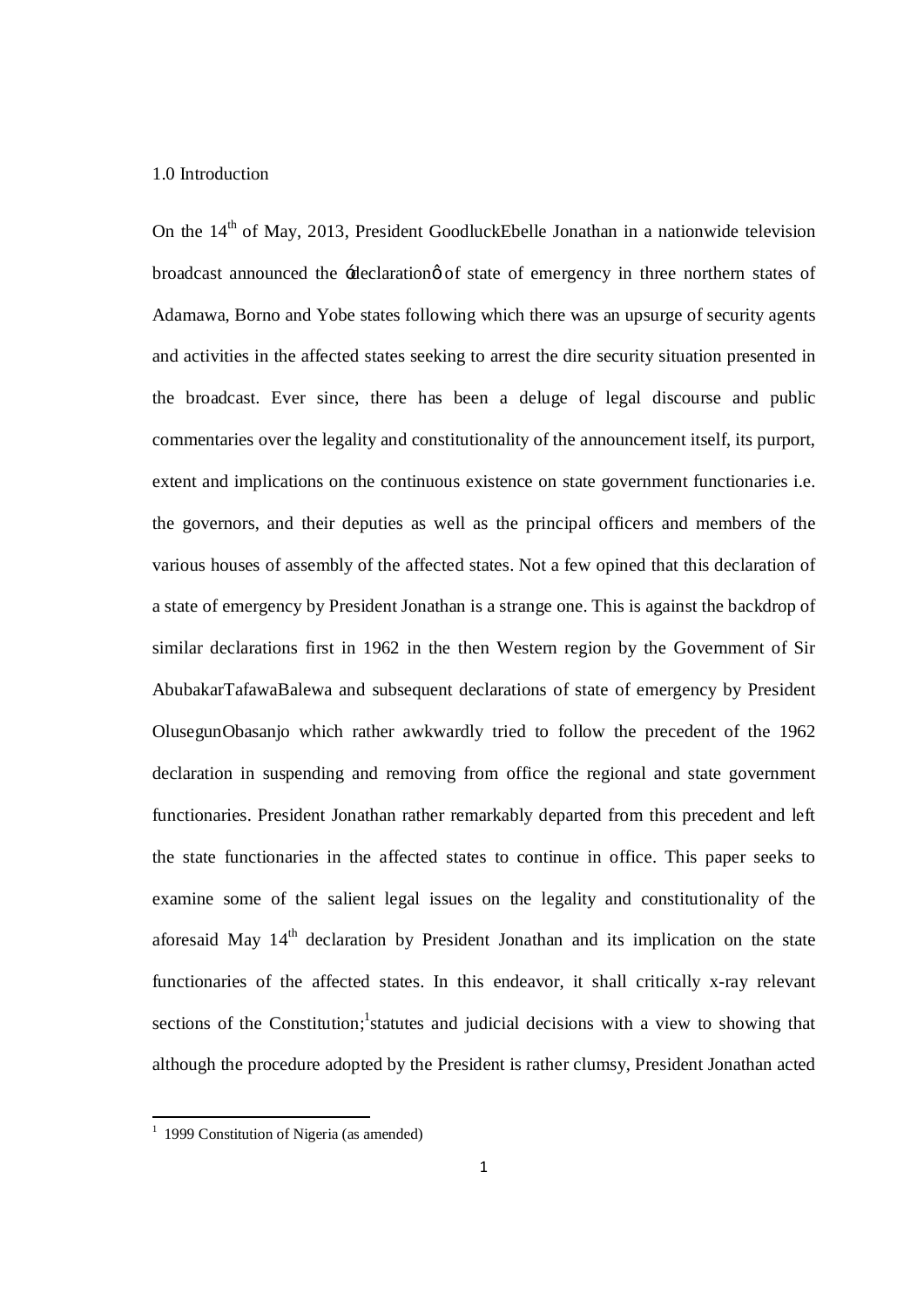within the ambit of the Constitution in the declaration and in departing from the illegal precedent set by his predecessors in office.

2.0 Meaning of State of Emergency

Generally, it has been defined by the *Chambers 20th Century Dictionary*as;

The suspension of normal law and order procedures and the introduction of strict controls of the population that usually involves the military, so that a crisis, revolution, etc can be contained.<sup>2</sup>

The 1999 Constitution does not expressly state the meaning of a state of emergency. Its meaning can however, be gleaned from a combined reading of some sections of the Constitution; particularly section 45(3) which provides thus:

> In this section, a period of emergency means any period during which there is in force a proclamation of a state of emergency declared by the president in exercise of the powers conferred on him under section 305 of this Constitution.

Section 305 however does not also expressly spell out the meaning of the expression 'state of emergency a The section only quite extensively provides for the procedure for declaration of a state of emergency, the conditions that will engender such a declaration, when it will cease to have effect, and the role of the National Assembly, the governors of the states and its legislative house in the process.

In the earnest quest to churn out a proper definition within the context of the Constitution, one may call in aid the provisions of s.45 (2) of the 1999 Constitution. A close reading of this section reveals that the term -stateof emergency omeans such a period where certain

<sup>2</sup> *Chambers 21st Century Dictionary (Revised Edition)Edinburg Chambers, Publishers Ltd 1996, <sup>1375</sup>*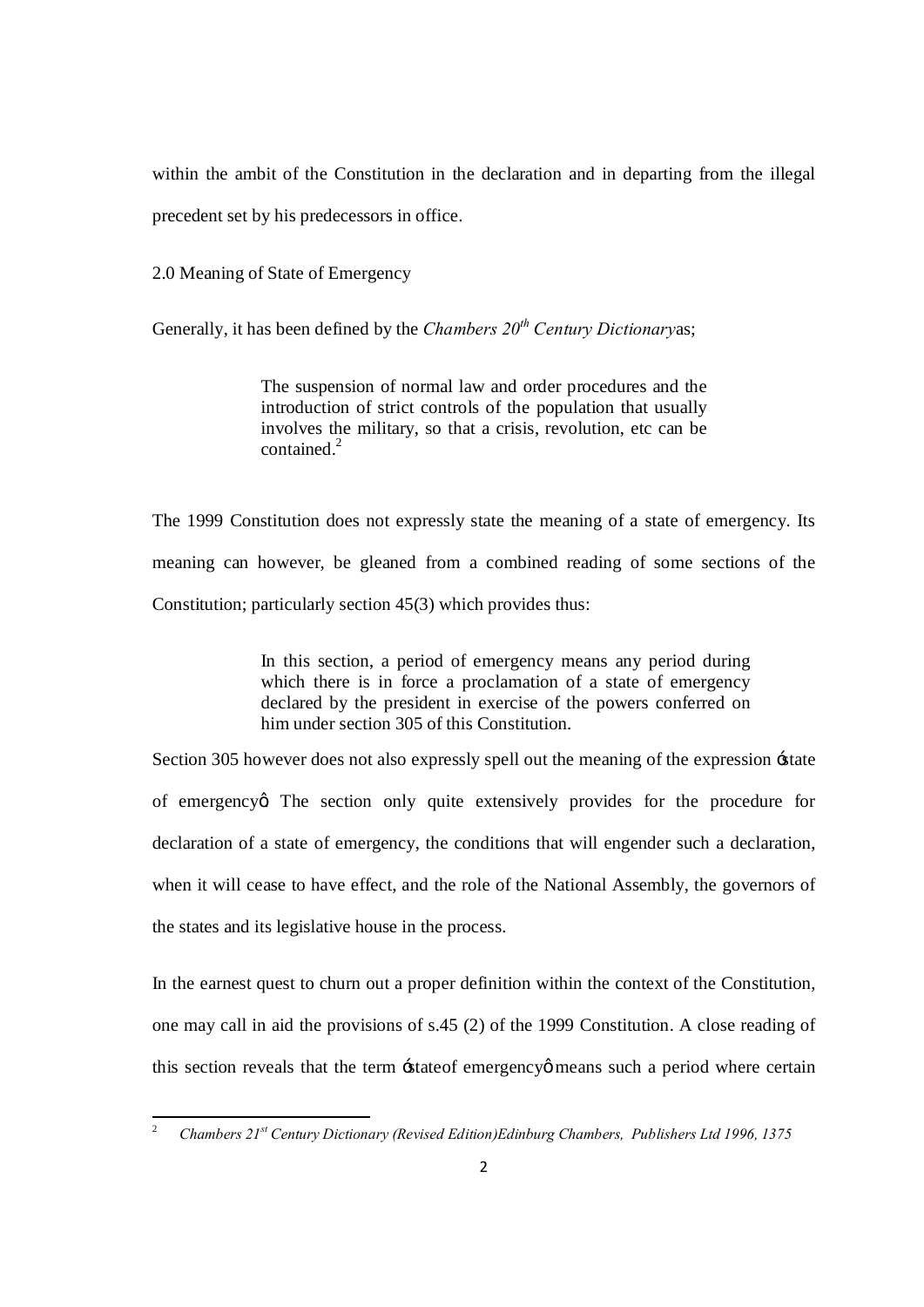fundamental rights guaranteed under Chapter IV of the Constitution may be derogated from or limited.

3.0 Conditions Necessary for the Declaration of State of Emergency

Section 305(3) succinctly and in lucid terms provides for conditions that must exist before a proclamation of state of emergency shall be made by the President. These conditions as spelt out are when

- (a) The federation is at war,
- (b) The federation is in imminent danger of invasion or involvement in a state of war,
- (c) There is actual breakdown of public order and public safety in the federation or any part thereof to such extent as to require extraordinary measures to restore peace and security.
- (d) There is a clear and present danger of an actual breakdown of public order and public safety in the federation or any part thereof requiring extraordinary measures to avert such danger;
- (e) There is an occurrence or imminent danger, or the occurrence of any disaster or natural calamity, affecting the community or a section of the community in the federation;
- (f) There is any other public danger which clearly constitutes a threat to the existence of the federation; or
- (g) The president receives a request to do so in accordance with the provisions of subsection (4) of this section.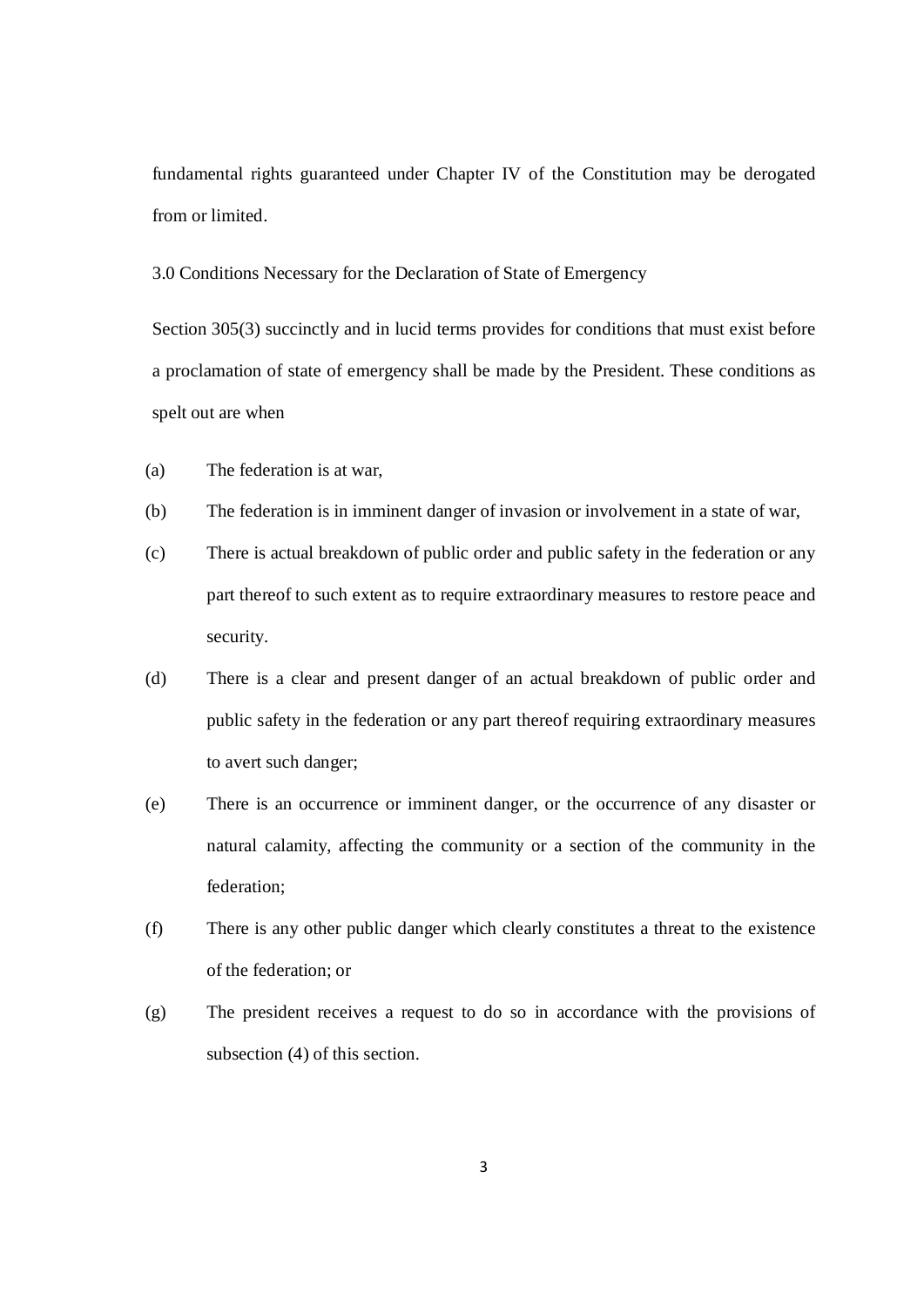In the constitutional history of Nigeria, declarations of a state of emergency have always been premised on public order, safety and security concerns. Such that there is the temptation to lose sight of the fact that such a declaration can also arise due to natural disasters and calamity as provided for under section 305(3)(e). Indeed, the first time Nigeria had a declaration of a state of emergency was in 1962 in the then Western region of Nigeria. This was done pursuant to section 65 of the defunct 1960 Constitution. Whilst moving the motion on the floor of federal parliament declaring a state of emergency, the then Prime Minister, Sir AbubakarTafawaBalewa was quick to emphasize that the federal government had been motivated; 'Solely by the desire to ensure that peace, order and tranquility are maintained throughout parts of the federation. $\vec{\delta}$ 

The adoption of the aforesaid resolution is of course sequel to a nationwide broadcast made by the Prime Minister on May 25, 1962 wherein he stated the apparently grave security situation in the Western region.Subsequent declarations of state of emergency in Nigeria have followed this pattern drawing inspiration from dire security considerations or challenges. The latest declaration inclusive.

There is no doubt that as far as the requirement of section 305 (3) goes, President Jonathan acted well within the ambit of the Constitution in his -declaration of state of emergency. As he grimly pointed out in his broadcast to the nation, there exists a grave security situation in several states in the country, particularly the states of Borno, Yobe, Adamawa, Gombe, Bauchi, Kano, Plateau and more recentlyBayelsa, Taraba, Benue and Nasarawa. With the first three states, worst hit. In view of the spate of wanton killings, destruction of

<sup>3</sup> www.waedo.org/nigerdelta/fed.govt/federalism/emergencyrule/westernregionbalewa accessed on 24/6/2013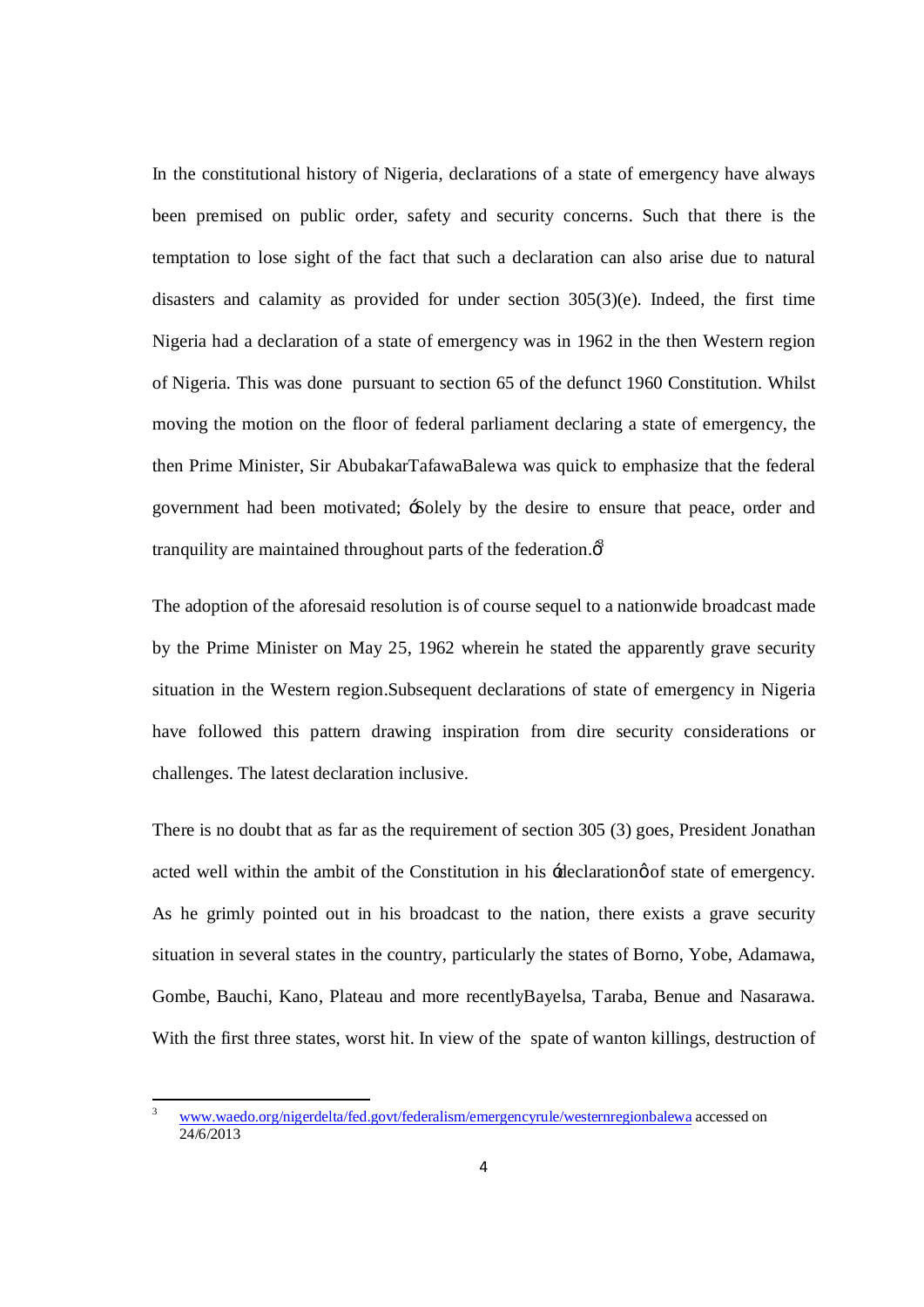properties and dreadful terrorist activities which from the text of the presidential broadcast went as far as establishment of control and authority over parts of Nigeria and destruction of the Nigerian flag and other symbols of state authority and replacing them with 'strange flags suggesting the exercise of alternative sovereignty  $\beta^4$ 

4.0 Procedure for Declaration of a State of Emergency

The procedure to be followed for the declaration of a state of emergency is provided for by section 305. Considering the imperativeness of this section, permit me to reproduce it in *extensio.*Section 305 provides:

- (1) Subject to the provisions of this Constitution the president may by instrument published in the official Gazette of the Government of the Federation issue a proclamation of a state of emergency in the Federation or any part thereof.
- (2) The president shall immediately after the publication, transmit copies of the official Gazette of the Government of the federation containing the proclamation including the details of the emergency to the president of the Senate and the Speaker of the House of Representative, each of whom shall forthwith convene or arrange for a meeting of the House of which he is President or Speaker, as the case may be, to consider the situation and decide whether or not to pass a resolution approving the proclamation.

Also germane to the issue of procedure is the provision of section 305(4) of the Constitution. This section provides for a situation where the Governor of a state may, with

<sup>&</sup>lt;sup>4</sup> Full text of the nationwide presidential broadcast of May  $14<sup>th</sup>$ , 2013 on Channels television available at www.channelstv.com/home/2013/05/14 Jonathan declares state of emergency in Borno-Yobe-Adamawa, accessed on 24/6/2013 at 12.00noon.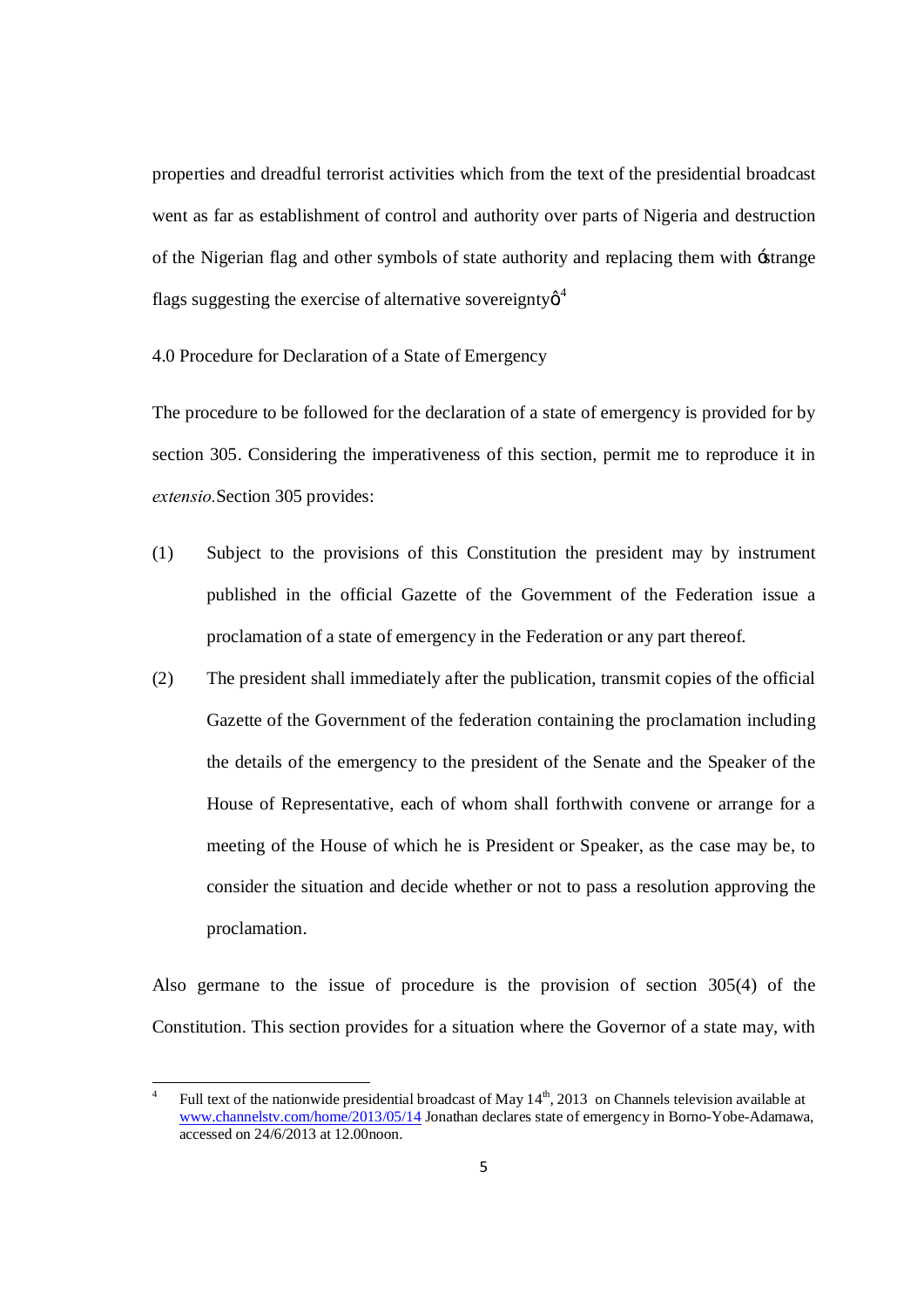the sanction of a resolution supported by two-third majority of the House of Assembly, request the President to issue a proclamation of a state of emergency in the state where there is in existence any of the situations specified in subsection  $(3)$   $(c)$ ,  $(d)$  and  $(e)$  of section 305 and such a situation does not extend beyond the boundaries of the state.

Arising from the above constitutional provisions, it is crystal clear that a television  $\pm$ declaration $\phi$  of a state of emergency such as that done by President Jonathan on the 14<sup>th</sup> of May 2013 cannot be a valid declaration of a state of emergency within the purview of section  $305(1)(2)$  and (4) of the Constitution.

From the clear wording of this section, there are basically two hurdles which the president must cross in order for there to be in place a legally valid declaration of a state of emergency. The first being the issuance of a proclamation of a state of emergency by an instrument published in the official gazette of the government of the federation. Thereafter the second hurdle is the immediate transmission of copies of the official gazette containing the proclamation including details of the emergency to the National Assembly for approval which shall then consider the situation and decide whether or not to pass a resolution approving same. Until these two hurdles are effectively crossed, there cannot be a valid declaration of a state of emergency. The Constitution quite clearly does not make provision for a television declaration of a state of emergency before the procedure spelt out in section 305 is followed as the president has done in this case.

In the light of this, it is submitted that the presidential broadcast of  $14<sup>th</sup>$  May, 2013 can at best be said to be a statement of intent to initiate the process of a declaration of a state of emergency and not a valid declaration. Indeed, even if it is conceded that it amounts to a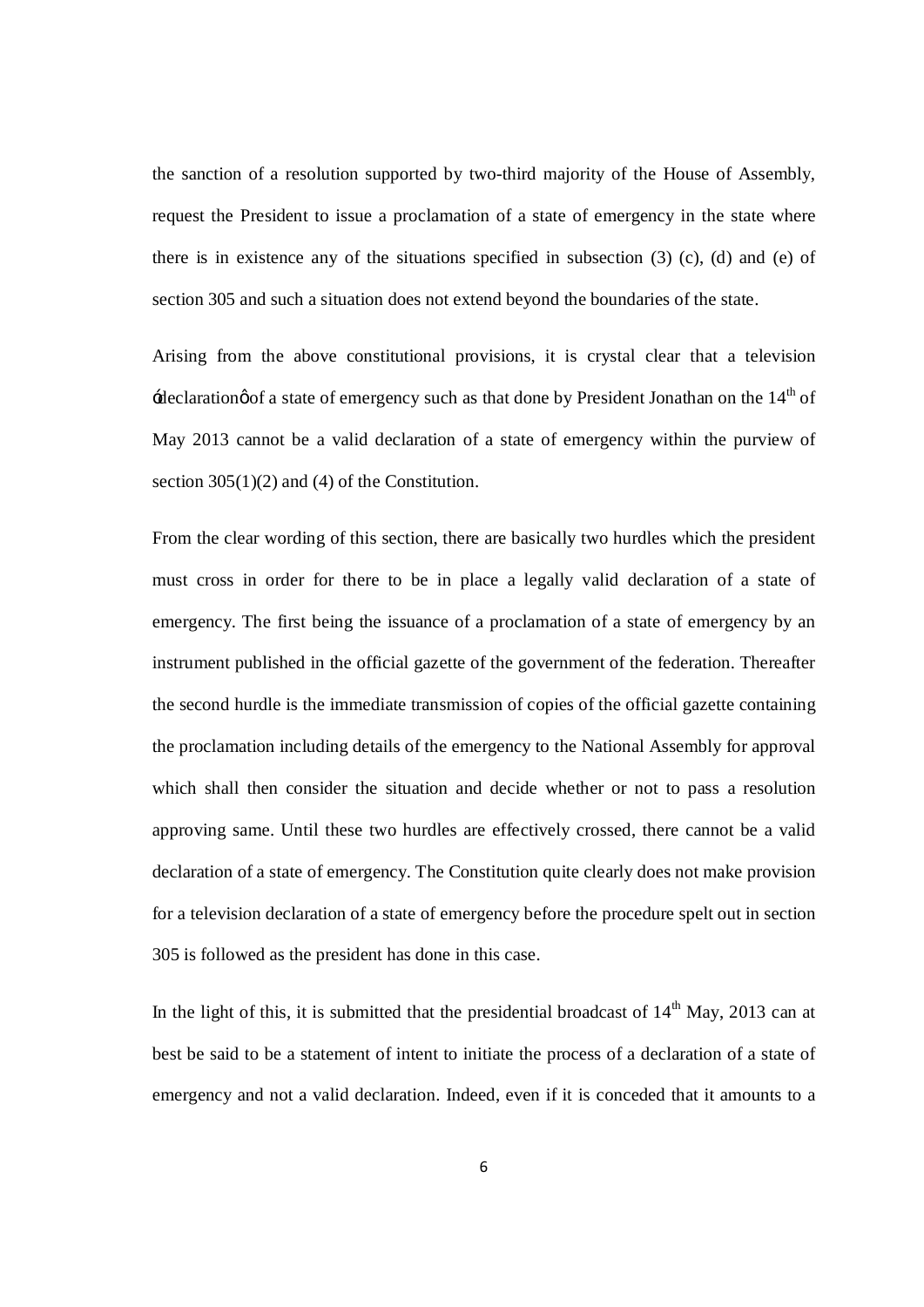declaration of a state of emergency, such a declaration remains **inchoate** until approved by a resolution of the National Assembly. The president cannot single handedly declare a state of emergency under the 1999 Constitution.

Quite happily, on the 20<sup>th</sup> of May 2013, the *Constitution of the Federal Republic of Nigeria 1999, State of Emergency (Certain States of the Federation) proclamation 2013* was published in the official gazette of the federal republic of Nigeria, No.27, Vol. 100. Legislative approval of both Houses of the National Assembly was subsequently obtained on Tuesday,  $22<sup>nd</sup>$  May,  $2013<sup>5</sup>$ It is at this point that a declaration of a state of emergency in these states became constitutionally valid and operative.

5.0 Implication of a Declaration of a State of Emergency on State Government Functionaries.

In all previous declarations of a state of emergency before the present administration of President GoodluckJonathan, regional/state government functionaries; the governor, deputy governor and members of the regional or state houses of Assembly were removed from office. In their stead were appointed Administrators who were mandated to govern the affected region or states during the period of emergency. In the case of the 1962 declaration of emergency, Dr. Majekodumi was appointed Administrator, whilst during the President Obasanjoera, General Chris Ali and TunjiOlurin were appointed Administrators of Plateau and Ekiti states respectively.

In the case at hand, President Jonathan opted to depart from this precedent and instead retained all the state functionaries. This approach is a follow up to the earlier declaration of

Wale Odunsi, Senate, House of Reps. ratifies Jonathan $\alpha$  State of Emergency declaration, available at www.dailypost.com.ng. accessed on 25/06/2013 at 6.30 am.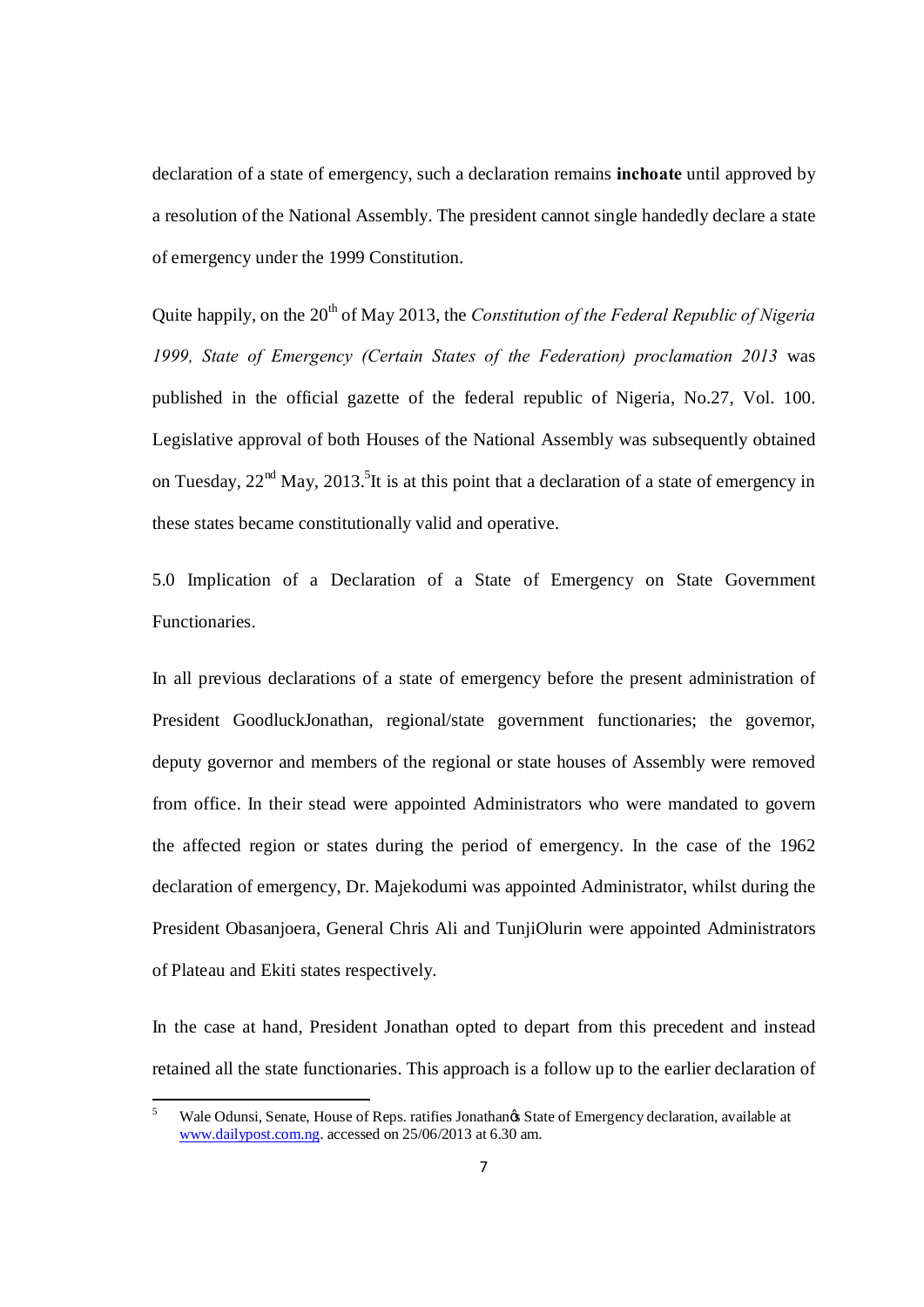a state of emergency in some local governments in some northern states in December 2011. Because of the precedents created by previous declarations invariably leading to the removal of state functionaries from office, some legal scholars and commentators have criticized the retention of these functionaries by President Jonathan as a departure from the  $\dot{a}$  ideal $\phi$  declaration and therefore not far reaching enough.

The question that we shall now address is whether a proclamation of a state of emergency necessarily displaces state government institutions/ functionaries of the affected states. Clearly, the answer to this question is in the negative. A painstaking appraisal of the 1999 Constitution reveals that there is nowhere that the Constitution expressly or implied provide for this. On the contrary, as Prof. ItseSagay has pointed out:

> The whole tenor of section 11 of the Constitution (which is the section containing all the powers exercisable during an emergency shows that an emergency declaration is intended to be a cooperative endeavor between the federal government and state government, whose organs, governors, House of Assembly and judiciary are fully functioning.<sup>6</sup>

Firstly, section 305 of the Constitution begins with the phrase, 'subject to theprovisions of the Constitutiong. The implication of this is that everything relating to the declaration of a state of emergency in this sectionmust be done in accordance with the Constitution. The 1999 Constitution clearly spells out the procedure and the grounds for the removal from office of the governor,<sup>7</sup> deputy governor and Speaker<sup>8</sup> and members of the House of Assembly,<sup>9</sup> of a state.Nowhere was it provided under the Constitution for the removal of these officials because there is in place a declaration of a state of emergency. Neither is

ItseSagay,  $\tilde{\text{o}}$ Nigeria: The Unfinished Federal Projecto, being a paper delivered at the 8<sup>th</sup> JusticeIdigbe Memorial Lecture (University of Benin) 2008, 50.<br>
<sup>7</sup>Supra note 1, S.188

Ibid S. 92 (a) (b) and (c)<br>Ibid S. 105 and 109 and 110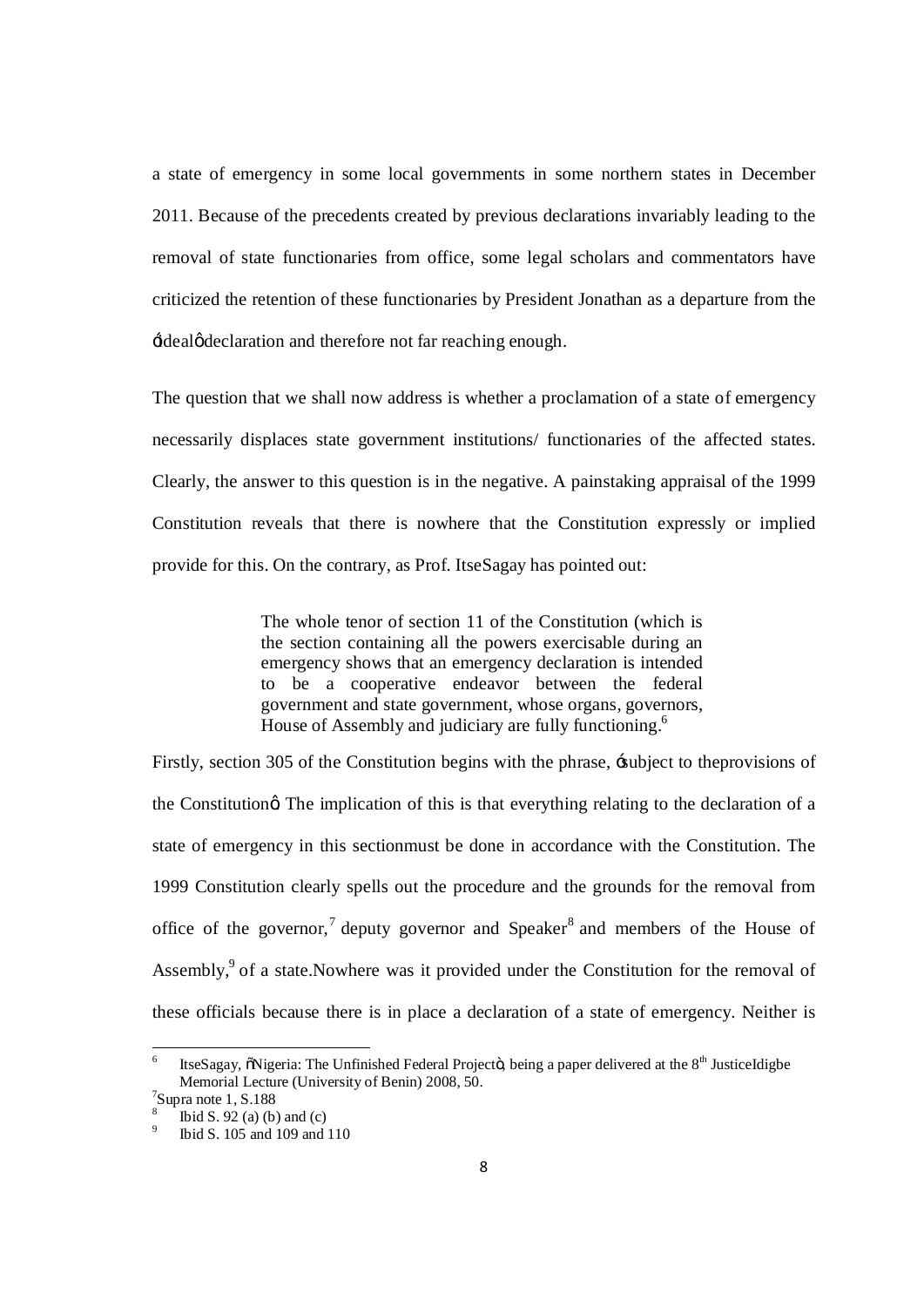there any provision in the Constitution that makes provision for the appointment of any administrator under any circumstance.

Secondly, by the provisions of the Constitution, the retention of these functionaries is clearly recognized by necessary implications. <sup>10</sup> Under these provisions, as has been pointed out, one of the grounds upon which a declaration of a state of emergency may be predicated is where the president receives a request to do so in accordance with section 4 of the section.<sup>11</sup> It is quite obvious from this that the drafters of the Constitution had the continuous existence of these state functionaries in mind, otherwise it would have been difficult if not impossible for a state governor to make such a request to the president knowing full well that he has consciously and unwittingly set in place the machinery for a return to the unemployment market. Same can also be said of the House of Assembly members who must also approve such a request.

Thirdly, proponents of the call for the suspension of government functionaries have obviously failed to realize that reasons stated in the Constitution for a declaration of a state of emergency includes the occurrence of natural calamity or disaster. Were there to be the occurrence of such a situation and prompting a declaration of a state of emergency, will all democratic structures in an affected state be dissolved because of such an act of God completely independent of any blameworthiness on their part? Certainly not.

Fourthly, in the area of public order and security, it is a notorious fact that state governors and their various Houses of Assembly have little or no control over the armed forces within their domain. The various arms of the armed forces are under the control and

<sup>&</sup>lt;sup>10</sup> Ibid S. 305(3)(9) and 305 (4)<sup>11</sup> Ibid S. 305 (4)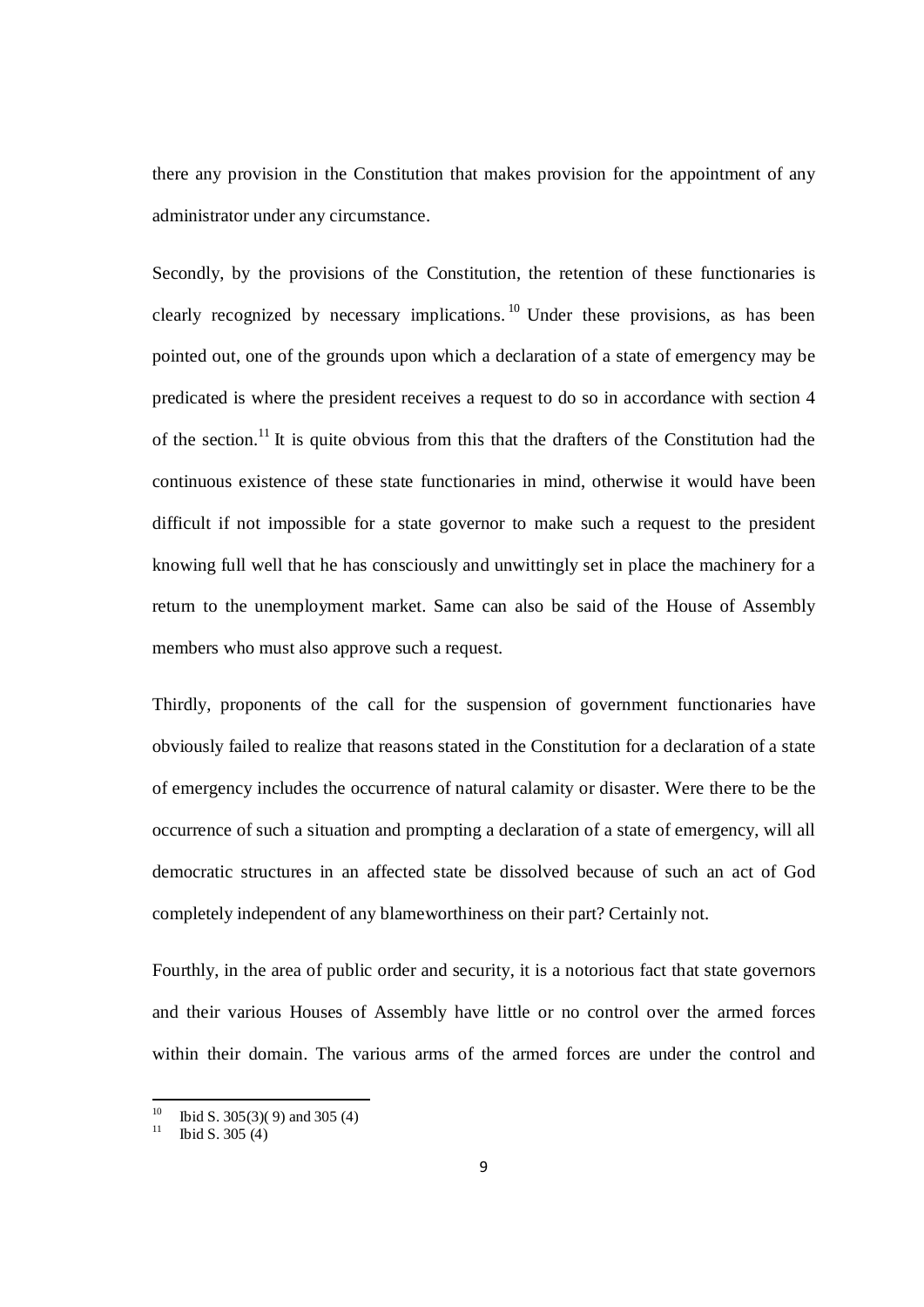supervision of the federal government. As regards the control of the police, although the state governments are members of the Nigerian police council, $^{12}$  and they are given powers to give direction to the commissioner of police in their states with respect to the securing and maintaining of public security and order, $13$  the powers of the governor is, by the proviso to that section made subject to the final dictate of the president or his designated minister. The Supreme Court said this much in the case of *A. G. of Anambra State v. A.G. Federation & 35 Ors.14*

Furthermore, although under the then Public Order Act,<sup>15</sup> the Commissioner of Police may in consultation with the Governor of the State take necessary steps to preserve public order in a state, and s. 11(2) of the 1999 Constitution grants states powers to make laws for the maintenance of law and order in the state.No state law has been enacted till date following the prior repeal of all state laws in respect of maintenance of public peace and order by s. 13(2) No. 5 of the 1999 Constitution (then in existence). The implication of this is that only the Public Order Act is still applicable to the whole federation. In the light of the foregoing, it is quite untenable to blame the state government functionaries for any perceived failure to maintain public order and security which was used as a basis for their removal from office by President Obasanjo. Chief F.R.A. Williams (SAN) put it succinctly when he stated as follows:

> It follows from this that if there is actual breakdown of public order the responsibility for blame (if any) must fall more on the federal government than on the state government concerned and why should that not be so when the Federal Government controls all the armed forces, the

<sup>12</sup> Ibid the Third Schedule, Part 1, S. 27.<br>
13 Ibid Section 215(4), And also s. 10, Police Act, Cap P19<br>
14 (2005) 9 NWLR (Pt. 93), 572<br>
15 Cap. 42 LFN 2004, S. 4(3).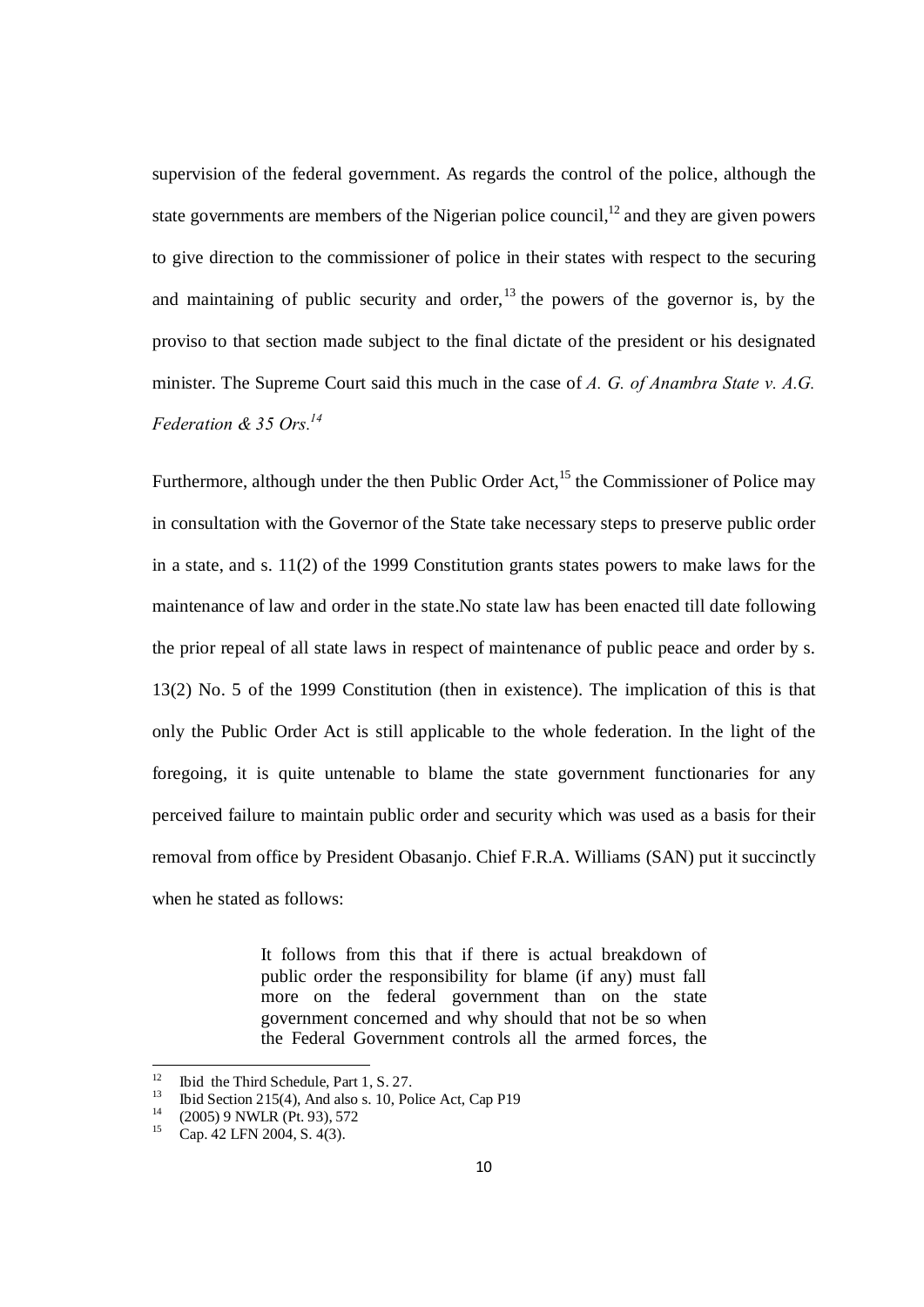police and state security agencies. And why should the members of the State Assembly for whom the people of Plateau State voted to make laws for the peace, order and good government be suspended? What is it suggested they should have done which they failed to doí  $?$ <sup>16</sup>

This statement is still relevant today as it was then.

Fifthly, it is significant to point out that the Constitution expressly prohibits the National Assembly from removing the State Governor or his deputy from office.<sup>17</sup> It is submitted that by virtue of proviso to the subsection, the National Assembly is clearly incompetent to grant approval to any presidential proclamation of a state of emergency that includes the removal of the governor of a state or his deputy.

This discourse will be incomplete without at least a passing look at the clearly illegal removal of the state functionaries of Plateau and Ekiti States by President Obasanjo following similar declarations. No doubt, this legally clumsy resolve of president Obasanjo to follow the 1962 script in the Western region then culminating in the decision of the Privy Council in the famous case of *Adegbenro v. Akintola<sup>18</sup>*, provided the template for those urging president Jonathan to follow suit. So much has been said of the illegality of this action by president Obasanjo;<sup>19</sup>particularly his reliance on the Emergency Power Act 1961. An Act and the regulations made under it which has lapsed by effluxion of time under s.  $65(2)$  of the 1960 Constitution<sup>20</sup>.

<sup>&</sup>lt;sup>16</sup> F.R.A William, *Obasanjo Acted Illegally* Sunday Vanguard, May 23, 2004, 5.<br><sup>17</sup> Supra note 1, S. 11(4)<br><sup>18</sup> (1963) 3 WLR 63<br><sup>19</sup> ItseSagay, *Nigeria: The Unfinished Federal Project*, ibid, note 6.<br><sup>20</sup> 1963) Constit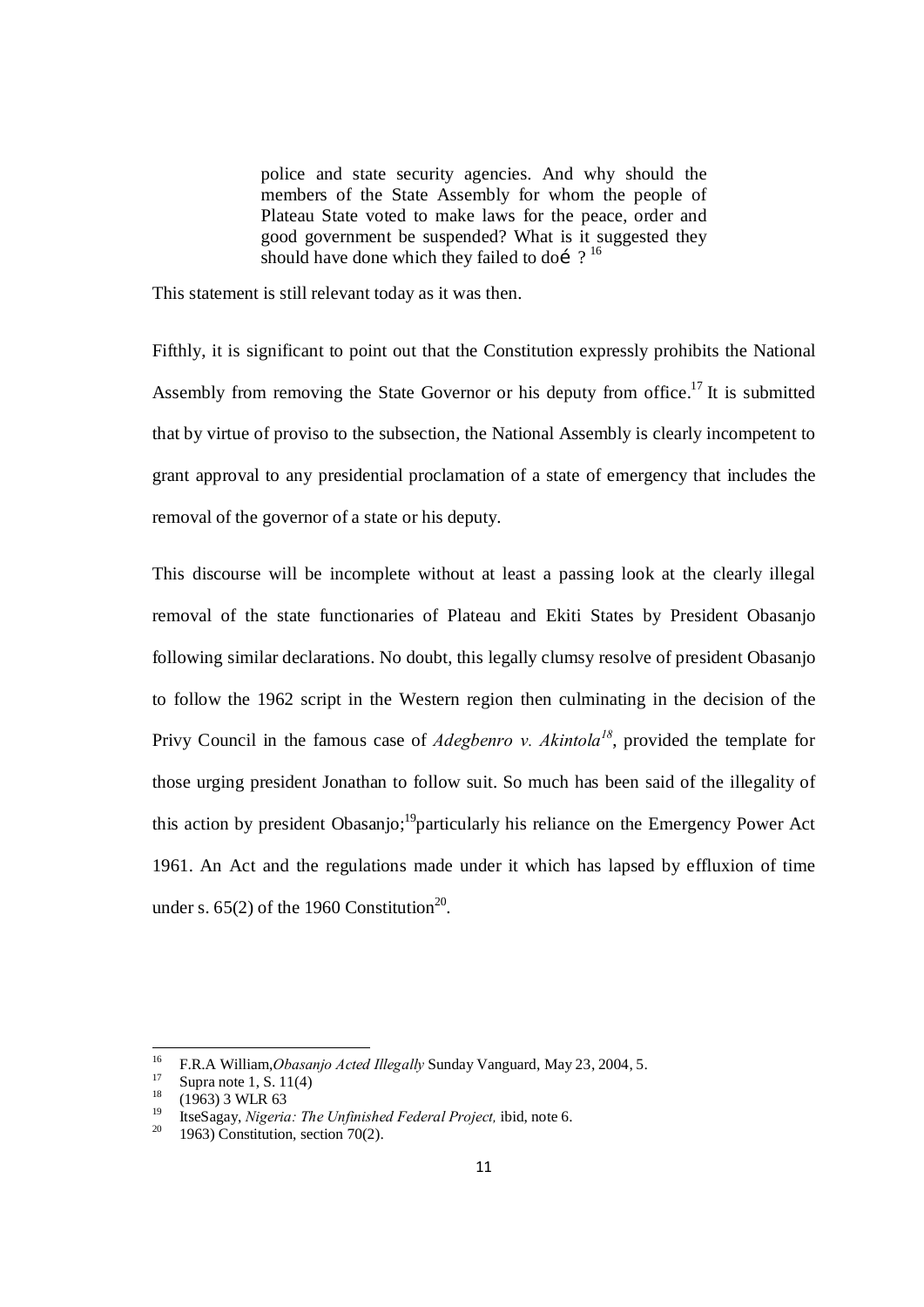The opportunity that arose for the Supreme Court to review the actions of President Obasanjo arose in the case of *Plateau State of Nigeria &Anor*<sup>21</sup> was lost as the Supreme Court avoided pronouncement on this live issue on technical grounds. Prof. Sagay sums the situation this way:

> It is a great setback for democracy, the rule of law and federalism, that the Supreme Court dodged responsibility when Plateau State brought a suit to challenge the validity of the emergency declaration and regulation made under it. It is a sad episode in Nigeria & Constitutional History that the Obasanjo regime got away with such gross acts of illegality and emasculation of federalism.<sup>22</sup>

#### 6.0 Conclusion

There is no doubt that president Jonathan acted within the ambit of the Constitution in declaring a state of emergency in the states of Borno, Yobe and Adamawa, although the declaration only became legal and effective following the subsequent steps taken after the television broadcast which culminated in the approval of the National Assembly on  $22<sup>nd</sup>$ May, 2013 and not the television declaration of  $14<sup>th</sup>$  May, 2013. The president was also on the right side of the Constitution in not suspending or removing from office the governmental functionaries of the affected states.

The action of president Jonathan has indeed been commended by a host of legal commentators like Femi Falana (SAN) and Professor ItseSagay in not following the precedent of former president OlusegunObasanjo.

<sup>&</sup>lt;sup>21</sup> (2006) 3 NWLR (Pt. 968) 346<br><sup>22</sup> ItseSagay, Ibid note 20.